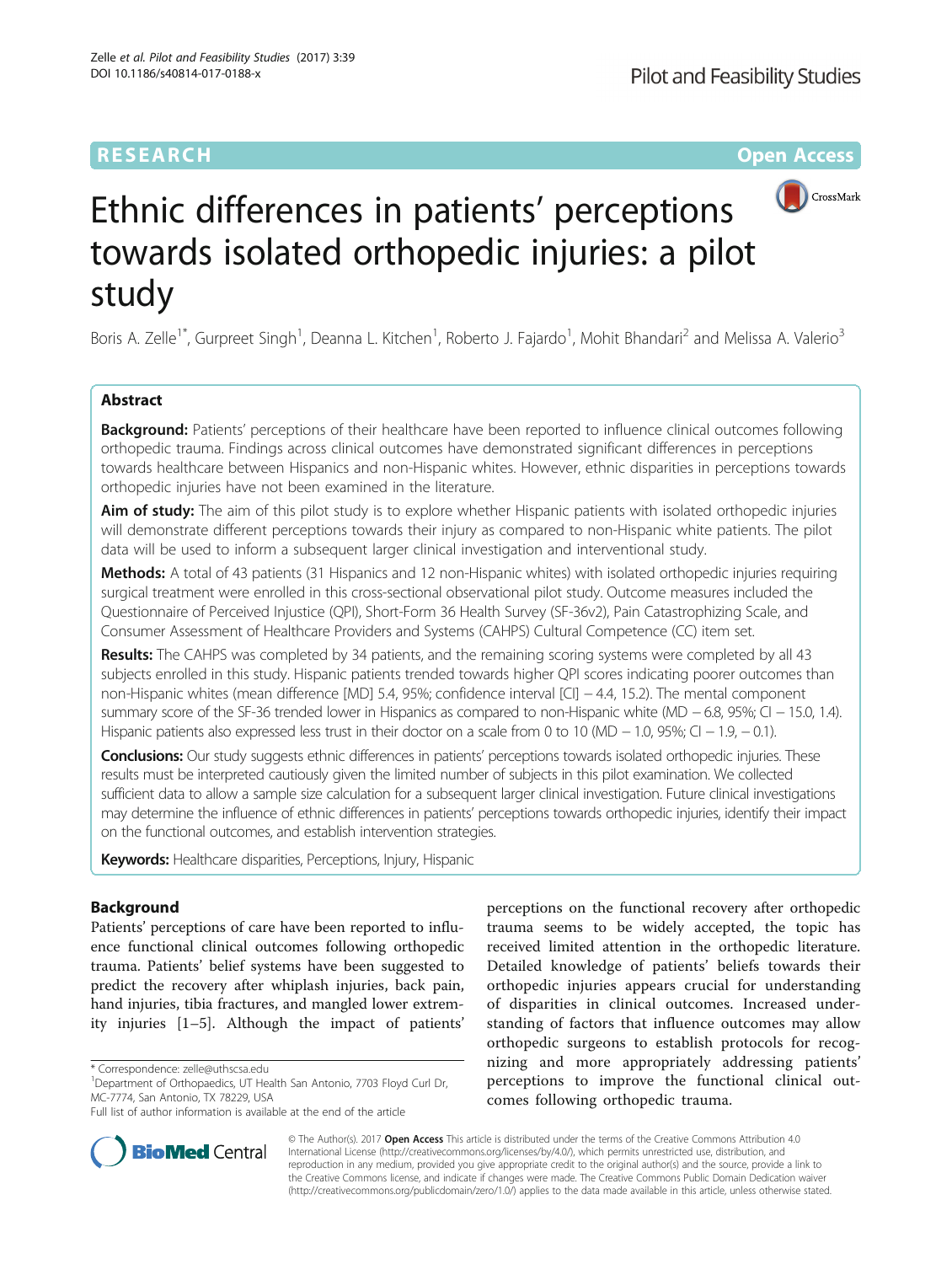It is well documented that various ethnic and racial disparities are associated with patients' perceptions towards their healthcare [\[6](#page-5-0)–[9](#page-5-0)]. For example, Hispanic patients appear to be less willing to participate in cancer screening due to mistrust of healthcare providers, fear of "being a guinea pig," and fear of embarrassment [[6\]](#page-5-0). In addition, Hispanic immigrants may be more likely to use alternative medicine as a first line of care and feel that they have less control over their own health, fatalism [\[7](#page-5-0)]. A recently published study recorded that fatalistic attitudes and medical system mistrust were more prevalent among minority men [\[10\]](#page-5-0). Furthermore, these attributes were associated with poorer physical and emotional well-being. This study data offers some insight into Hispanic perceptions of healthcare in general. However, these data cannot be extrapolated to examine the barriers and facilitators for orthopedic trauma patients. Anecdotal reports have also suggested that Hispanic patients with musculoskeletal injuries have a higher prevalence of posttraumatic stress disorder symptoms than non-Hispanic whites [[9](#page-5-0)]. However, the underlying factors contributing to this health disparity remain unclear.

Given Hispanics represent the fastest growing ethnic population in the USA, increasing by 15.2 million (43%) between 2000 and 2010. By 2050, the Hispanic population is expected to almost double in size from 16 to 30% of the entire USA population [\[11](#page-5-0)]. These growth trends emphasize the urgent need for detailed knowledge on characteristics of the Hispanic patient population.

This pilot study compared patients' perceptions towards isolated orthopedic injuries in a sample of Hispanic and non-Hispanic white patients. The purpose of this pilot study is to explore whether Hispanic patients with isolated orthopedic injuries will demonstrate different perceptions towards their injury as compared to non-Hispanic white patients.

#### Methods

The study was performed at a university-based level-1 trauma center in San Antonio, Texas. The population within the city of San Antonio includes approximately 60% Hispanics and approximately 30% non-Hispanic whites ([https://www.sanantonio.gov\)](https://www.sanantonio.gov). The protocol was approved by the Institutional Review Board (IRB) of the University of Texas Health Science Center at San Antonio. A total of 43 consecutive patients (31 Hispanics and 12 non-Hispanic whites) were enrolled in this crosssectional observational study. Patients were identified by their treating physician at the orthopedic trauma clinic at our university-based level-1 trauma center. Patients who met the following inclusion criteria were eligible for participation in this study: (1) had an isolated orthopedic injury requiring surgical fracture treatment, (2) six-week follow-up visit following their most recent surgical fracture treatment, (3) between the age of 18 and 65 years, (4) willing to provide informed consent, and (5) selfreported ethnicity of Hispanic or non-Hispanic white. The following patients were excluded from the study: (1) patients with significant non-orthopedic injuries (abbreviated injury scale  $[12] > 2$  $[12] > 2$ ),  $(2)$  patients with more than one orthopedic injury requiring surgical fracture treatment, (3) a history of mental illness, (4) decisional impairment, or (5) unable to read and/or write either English or Spanish.

#### Patient recruitment and data collection

Potential subjects were approached about their study participation when they returned to our trauma clinic for their six-week follow-up appointment following a surgical fracture treatment. Written informed consent was obtained from each patient participating in this study prior to data collection. Patients were offered to choose between the English or the Spanish version of the study questionnaire. Patients were handed the questionnaire and asked to (1) complete the survey on site or (2) submit using a stamped return envelope. Upon receipt of the completed study questionnaire, patients received a \$40 gift card for their study participation. Demographic and clinical data were obtained from the electronic medical record including demographic information: patient date of birth, date of injury, diagnosis of injury, American Society of Anesthesiologists' (ASA) physical status classification [[13\]](#page-5-0), and type of surgical treatment rendered. Protected health information (PHI) was handled confidentially and according to approved institutional and study protocol guidelines.

#### Study questionnaire

The study questionnaire was a compilation of valid and reliable scoring systems including the Questionnaire of Perceived Injustice (QPI), a wording modification of the Injustice Experience Questionnaire [\[14](#page-5-0), [15\]](#page-5-0), Short-Form 36 Health Survey (SF-36v2) [\[16](#page-5-0)], the Pain Catastrophizing Scale (PCS) [\[17](#page-5-0)], and Consumer Assessment of Healthcare Providers and Systems (CAHPS) Cultural Competence (CC) item set [\[18](#page-5-0)]. Additional questions on the patient's self-reported ethnicity, native language, country of birth, and social history (smoking, alcohol, drug abuse, educational level, income level) were included in the study questionnaire.

The Injustice Experience Questionnaire is a 12-item scoring system that has been validated and used in both the English and Spanish language [[14](#page-5-0), [15](#page-5-0)]. A minimal important difference (MID) has not been defined for this outcome measure. The SF-36v2 is a standardized scoring system that has been used in numerous clinical trials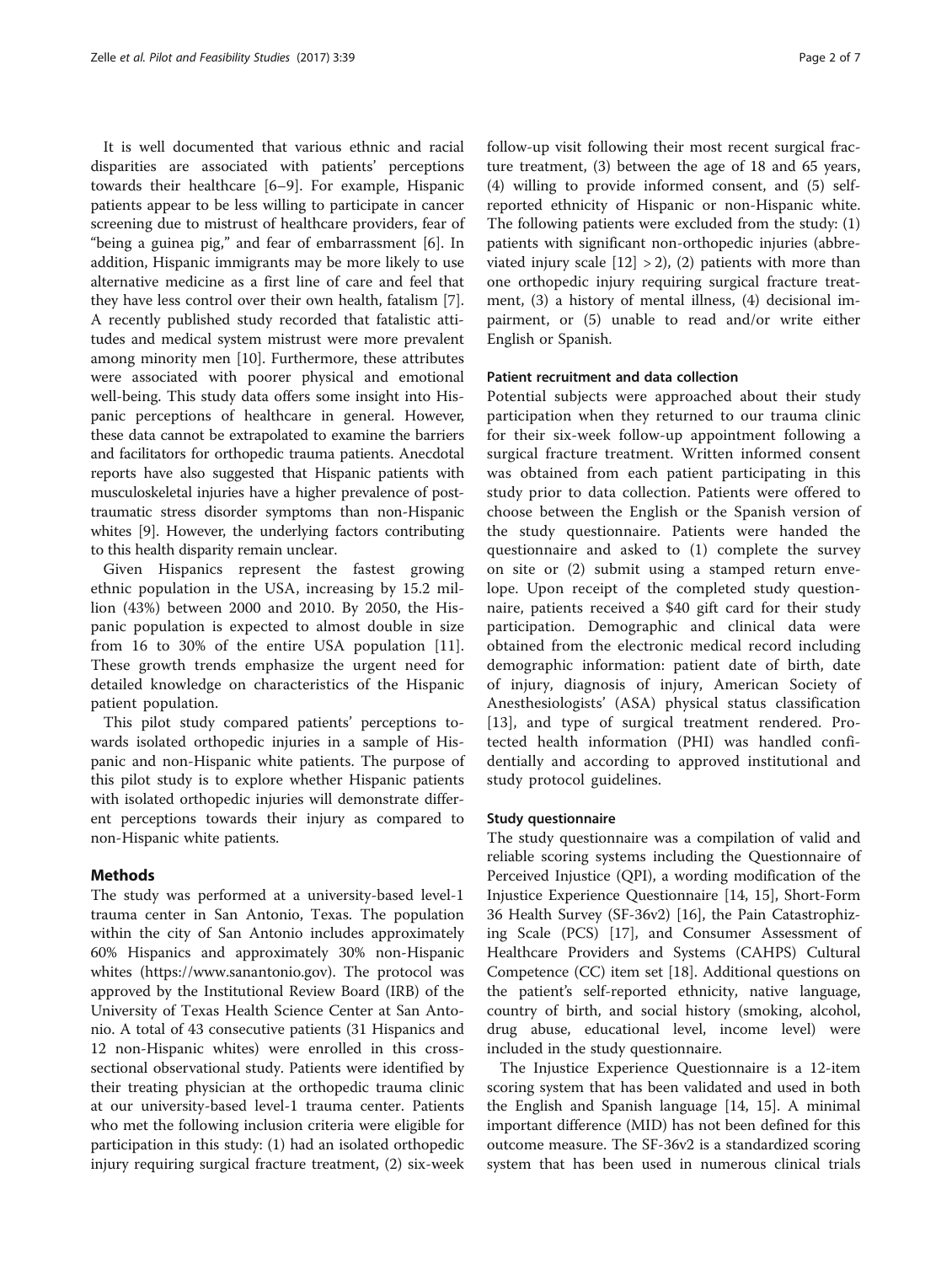[[16\]](#page-5-0). It is divided into two main categories, physical component summary score and the mental component summary score. It can also be subdivided into eight subscales. The Spanish version of the SF-36v2 has been validated and has been widely used in clinical studies [\[19, 20](#page-5-0)]. A MID of 3 has been identified for the physical and mental component summary scores of the SF-36 [\[21, 22](#page-6-0)]. The PCS is a 13-item questionnaire that has been validated in the English and Spanish language [\[17\]](#page-5-0). To our best knowledge, the MID has not been determined for the PCS.

The CC item set of the CAHPS is a validated system that has been validated in the English and Spanish language [\[18](#page-5-0)]. It allows for calculation of two composites: (1) Providers are caring and inspire trust (five items), and (2) Providers are polite and considerate (three Items). It also includes a Likert scale from 0 to 10 for trust in the healthcare provider. The composite of "provider caring and inspiring trust" includes the following five items: (1) In the last 12 months, did you feel you could tell this provider anything, even things that you might not tell anyone else? (2) In the last 12 months, did you feel you could trust this provider with your medical care? (3) In the last 12 months, did you feel that this provider always told you the truth about your health, even if there was bad news? (4) In the last 12 months, did you feel this provider cared as much as you do about your health? and (5) In the last 12 months, did you feel this provider really cared about you as a person? The composite of "providers polite and considerate" consists of the following three items: (1) In the last 12 months, how often did this provider talk too fast when talking with you? (2) In the last 12 months, how often did this provider use a condescending, sarcastic, or rude tone or manner with you? and (3) In the last 12 months, how often did this provider interrupt you when you were talking? The response options for each of these items include "never", "sometimes", "usually", and "always". The items were scored using the top box score method which calculates the rate of respondents who chose the most favorable response, e.g., "In the last 12 months, how often did this provider use a condescending, sarcastic, or rude tone or manner with you?" (most favorable response: never); "In the last 12 months, did you feel you could trust this provider with your medical care?" (most favorable response: always). The score for a composite represents the rate of most favorable responses for all items within the respective composite.

#### **Statistics**

All statistical analysis was performed using Stata 14 (StataCorp, College Station, TX). Patients were divided into Hispanics versus non-Hispanic whites according to their self-reported ethnicity. No sample size calculation had been performed for the purpose of this pilot study as no comparable data was available in the current literature. The chi-square test was used to compare gender and smoking, between Hispanics and non-Hispanic whites. The Fisher's exact test was used to compare the educational level and income between the two groups. The  $T$  test was used to compare age. Based on the results of this pilot investigation, a power analysis was performed in order to calculate how many patients would have to be included in a potential future trial in order to have 80% power to find a difference at the level of  $p = 0.05$  for the QPI.

#### Results

A summary of the demographic data is provided in Table [1](#page-3-0). The isolated orthopedic injuries in these patients included various anatomic regions including injuries to the distal humerus, both bone forearm, distal radius, acetabulum, pelvic ring, hip, femoral shaft, distal femur, patella, tibial plateau, tibial shaft, pilon, ankle, calcaneus, and midfoot. No differences by demographic or clinical characteristics between the two groups were found.

The QPI, SF-36, and PCS were completed by all 43 patients enrolled in this study (Table [2](#page-3-0)). The QPI was found to point towards worse outcomes in Hispanic versus non-Hispanic white patients (mean difference [MD] 5.4, 95%; confidence interval [CI] − 4.4, 15.2). Hispanic patients showed a trend towards better physical component summary scores of the SF-36 (MD 4.7, 95%; CI 0.2, 9.3), while the mental component summary score of the SF-36 trended lower in Hispanics patients (MD − 6.8, 95%; CI − 15.0, 1.4). The magnitude of the differences for the SF-36 summary scores was greater than the MID of 3. The PCS did not show any trends between Hispanic patients.

The CC item set of the CAHPS was completed by a total of 34 patients (27 Hispanics and 7 non-Hispanic whites). This was attributed to the length of the questionnaire and the wording of some questions that allowed skipping certain items. Hispanic patients seemed less likely to choose the top box score within the composite of "providers caring and inspiring trust" as compared to non-Hispanic whites, 64.8 versus 80% (odds ratio [OR] 2.21, 95%; CI 0.90, 5.43). No trends were observed for the composite score of "providers polite and considerate" with top box scores in 79% of Hispanics versus 81% in non-Hispanics whites (OR 1.13, 95%; CI 0.34, 3.80). In addition, Hispanic patients indicated less trust with their doctor on a scale from 0 to 10 (MD − 1.0, 95%; CI − 1.9, − 0.1).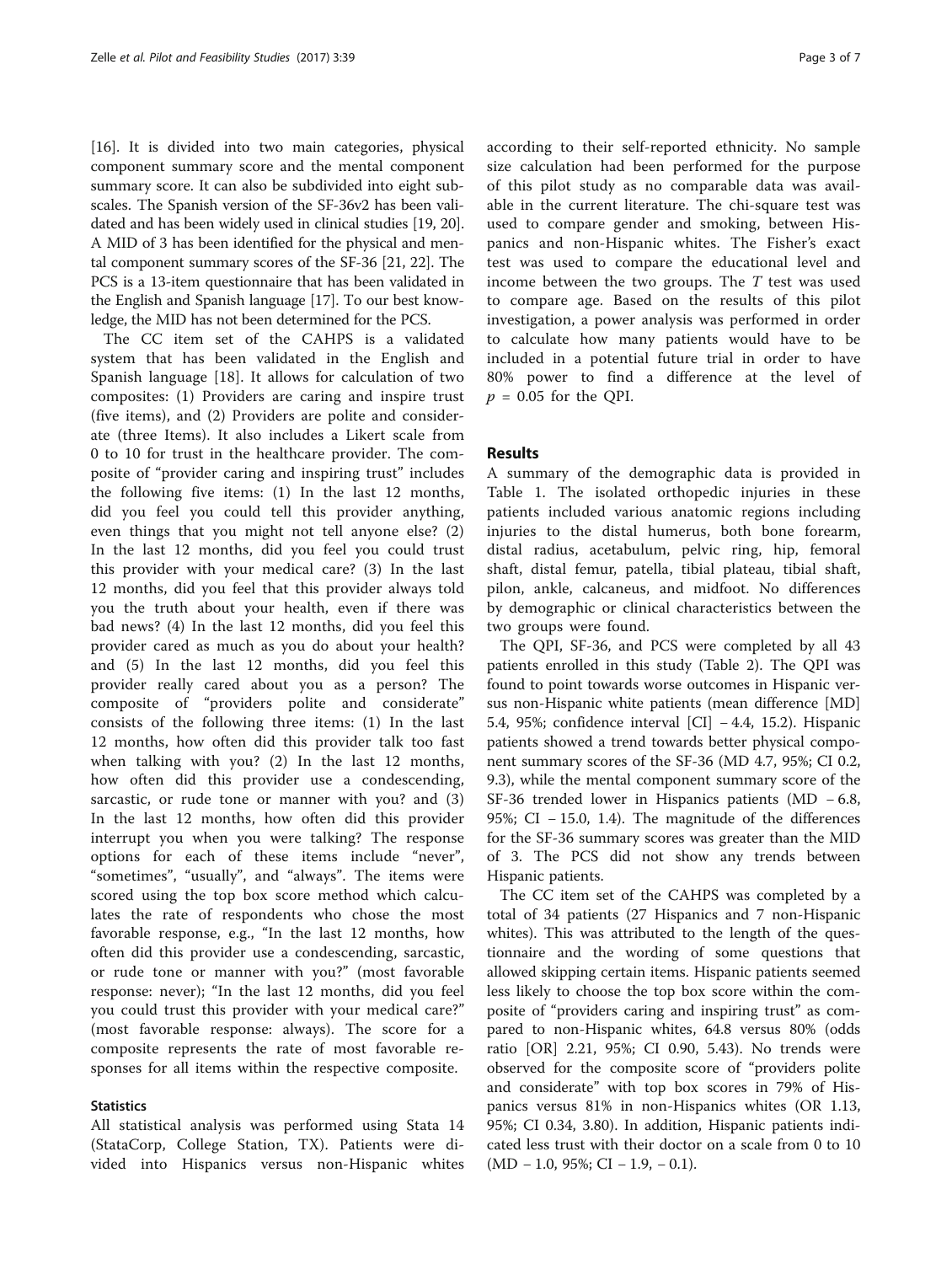<span id="page-3-0"></span>

| Table 1 Demographic variable comparing Hispanic versus non-Hispanic white patients |  |  |
|------------------------------------------------------------------------------------|--|--|
|                                                                                    |  |  |

|                                       | Hispanics ( $n = 31$ ) | Non-Hispanic whites $(n = 12)$ | Total $(n = 43)$ | р    |
|---------------------------------------|------------------------|--------------------------------|------------------|------|
| Age in years, mean (SD)               | 41.9 (12.4)            | 44.7 (15.3)                    | 42.7 (13.1)      | 0.58 |
| Gender (% female)                     | 51.6% (16)             | 66.7% (8)                      | 55.8% (24)       | 0.38 |
| Smoking history % (n)                 | 19.4% (6)              | 41.7% (5)                      | 25.6% (11)       | 0.13 |
| Annual income level % $(n)^a$         |                        |                                |                  |      |
| Less than \$20,000                    | 44.8% (13)             | 16.7% (2)                      | 35% (14)         | 0.09 |
| \$20,000-\$49,000                     | 37.9% (11)             | 41.6% (5)                      | 40% (16)         |      |
| \$50,000-\$79,000                     | 13.8% (4)              | 25% (3)                        | 17.5% (7)        |      |
| \$100,000-\$299,000                   | $3.5\%$ (1)            | 16.7% (2)                      | $5%$ (3)         |      |
| Educational level % (n)               |                        |                                |                  |      |
| 8th grade or less                     | $16.1\%$ (5)           | $0\%$ (0)                      | $11.6\%$ (5)     | 0.30 |
| Some high school but did not graduate | $9.7\%$ (3)            | $0\%$ (0)                      | $7.0\%$ (3)      |      |
| High school graduate or GED           | 38.7% (12)             | 50% (6)                        | 41.9% (18)       |      |
| Some college or 2-year degree         | 29% (9)                | 25% (3)                        | 27.9% (12)       |      |
| Four-year college graduate            | $3.2\%$ (1)            | $8.3\%$ (1)                    | $4.7\%$ (2)      |      |
| More than 4-year college degree       | $3.2\%$ (1)            | 16.7% (2)                      | $7.0\%$ (3)      |      |
| ASA Class % (n)                       |                        |                                |                  |      |
| Class I                               | $12.9\%$ (4)           | $8.3\%$ (1)                    | $11.6\%$ (5)     | 0.10 |
| Class II                              | 51.6% (16)             | 75% (9)                        | 58.1% (25)       |      |
| Class III                             | 35.5% (11)             | $8.3\%$ (1)                    | 27.9% (12)       |      |
| Class IV                              | $0\%$ (0)              | $8.3\%$ (1)                    | $2.3\%$ (1)      |      |

SD Standard deviation, ASA American Society of Anesthesiologists

<sup>a</sup> Annual income level available for total  $n = 41$ 

A power analysis was performed for sample size estimation based on our pilot data. The QPI as our primary outcome was used for sample size estimation. The power analysis determined that 87 subjects would be needed in each arm to have an 80% chance of detecting a statistically significant difference between the QPI scores of Hispanics vs. non-Hispanic whites at the level of  $p = 0.05$ .

The following parametric formula was used to calculate the sample size:

**Table 2** Outcome scores comparing Hispanics versus non-Hispanic whites

|                            | Hispanics, mean (SD) | Non-Hispanic whites, mean (SD) | MD (95% CI)                  |
|----------------------------|----------------------|--------------------------------|------------------------------|
| SF-36                      |                      |                                |                              |
| Physical function          | 33 (32.0)            | 25.8(27.2)                     | $7.2$ ( $-14.1,28.4$ )       |
| Role-physical              | 23.1(29.0)           | 13.5(14.3)                     | $9.6$ ( $-4.1,23.2$ )        |
| Bodily pain                | 35.8 (21.9)          | 36.4 (16.2)                    | $-0.7$ ( $-13.2,11.9$ )      |
| General health             | 68.2 (21.9)          | 64.8 (13.7)                    | $3.5$ ( $-8.0,14.9$ )        |
| Vitality scale             | 50.4(24.0)           | 48.4 (22.3)                    | $2.0$ ( $-14.2,18.1$ )       |
| Social functioning         | 37.1 (30.2)          | 52.1 (27.6)                    | $-15.0$ ( $-35.1,5.1$ )      |
| Role-emotional             | 55.0 (38.9)          | 57.6 (34.2)                    | $-2.6$ ( $-27.8,22.5$ )      |
| Mental health              | 62.0(22.7)           | 76.7 (16.6)                    | $-14.7$ ( $-27.6$ , $-1.7$ ) |
| Physical component summary | 34.9(7.1)            | 30.2(6.2)                      | 4.7(0.2, 9.3)                |
| Mental component summary   | 44.0 (13.0)          | 50.8 (10.9)                    | $-6.8$ ( $-15.0,1.4$ )       |
| <b>QPI</b>                 | 22.7(12.0)           | 17.3(14.3)                     | $5.4$ ( $-4.4,15.2$ )        |
| PCS                        | 14.8 (12.9)          | 14.7(12.1)                     | $0.1$ (-8.6,8.8)             |
| Trust with doctor (0-10)   | 8.9(0.4)             | 9.9(2.1)                       | $-1.0$ ( $-1.9$ , $-0.1$ )   |

SD standard deviation, MD mean difference, CI confidence interval, SF-36 Short-Form 36 Health Survey, QPI Questionnaire of Perceived Injustice, PCS Pain Catastrophizing Scale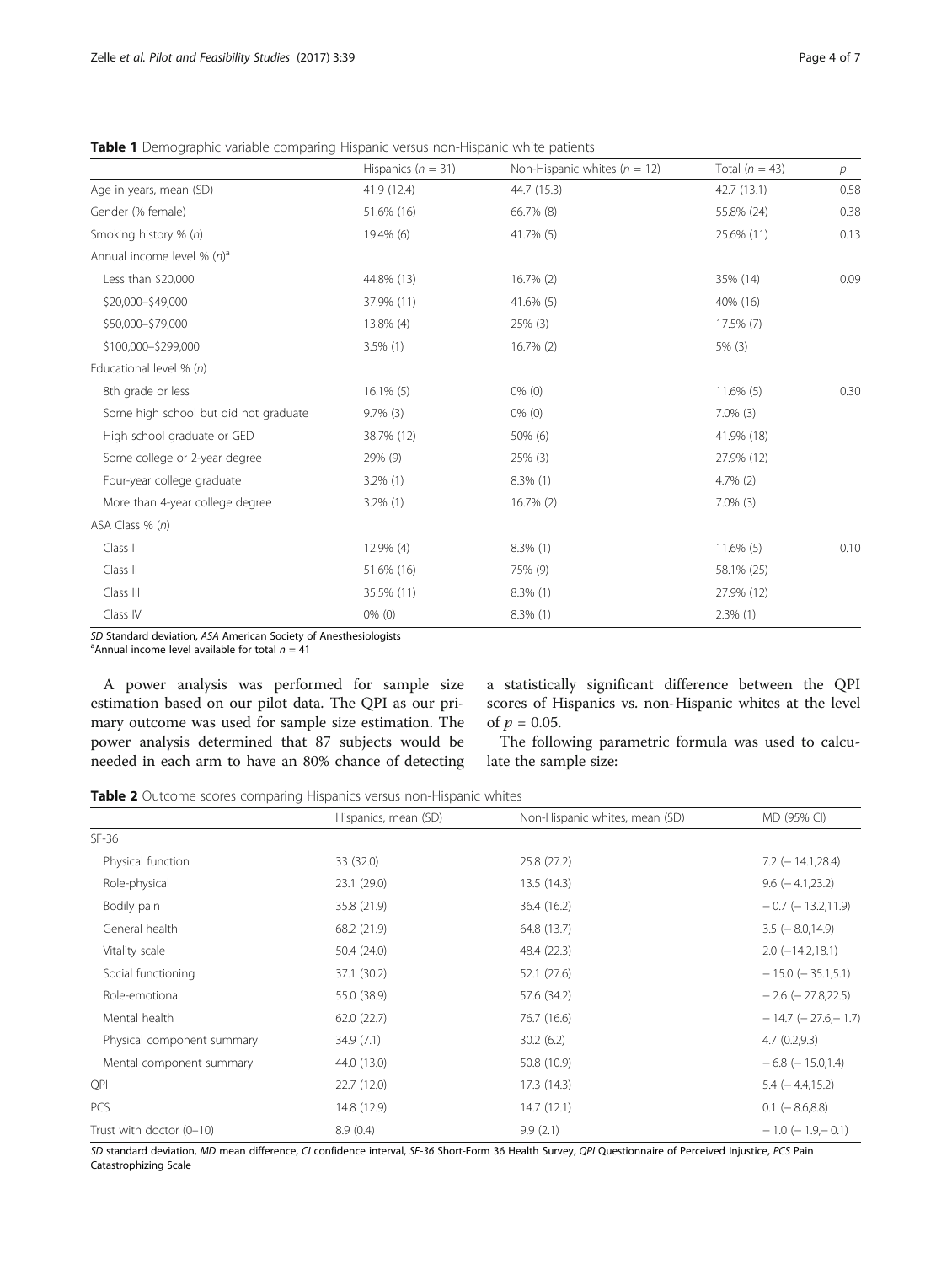$n = 2 ((\alpha + \beta)^2 [\sigma]^2) / (\mu_1 - \mu_2)^2$ .

 $\alpha$  = 1.96 (z-score for a two-sided test with an alpha of 0.05).

 $\beta$  = .84 (*z*-score for 80% power).

 $\sigma$  = 12.66 (calculated from pooled standard deviation formula using the means, standard deviations, and sample sizes for the QPI. The pooled version of the formula was used since the Hispanic and non-Hispanic groups had different sample sizes).

 $\mu_1$  = 22.7 (the mean QPI score for the Hispanic group).

 $\mu_2$  = 17.3 (the mean QPI score for the non-Hispanic group).

#### **Discussion**

It has been widely suggested that patients' perceptions may have a significant influence on functional recovery following orthopedic injuries [[1](#page-5-0)–[5](#page-5-0)]. While in other areas of medicine, ethnic and racial disparities with regard to patients' perceptions towards their healthcare have been observed, patient perceptions have not been a focus of research in the orthopedic literature. In this pilot study, we aimed to collect data to identify whether ethnic differences in patients' perceptions towards isolated orthopedic injuries should be further examined. Among Hispanic patients with isolated orthopedic injuries, we identified a trend towards slower mental recovery, greater perceived injustice, and less trust in the healthcare provider despite a favorable physical recovery. We believe that the study methodology and outcome measures used to explore the impact on clinical outcomes were shown to be feasible for larger clinical investigations. The QPI, SF-36, and PCS demonstrated a high rate of completion. We also conclude that patients may require assistance when completing the CAHPS.

Our study has both strengths and limitations. We chose a patient population that was homogenous with regard to the diagnosis of an isolated orthopedic injury requiring surgical treatment. However, we included a broad spectrum of orthopedic injuries that included various injured anatomic areas. Future investigations may focus on one particular type of injury in order to further improve the homogeneity of the study population. We believe that, overall, the outcome measures used in this study were appropriate and useful to answer the study question. We would like to acknowledge that the choice of outcome measures was somewhat limited by the fact that we needed to use questionnaires that had been validated in both the English and Spanish language. This precluded us from the use of other interesting outcome tools, such as the Somatic Pre-Occupation and Coping (SPOC) questionnaire [[2](#page-5-0)]. Future studies investigating healthcare disparities in other patient populations may tailor their choice of outcome measures according to the language requirements within their respective patient population.

We also would like to acknowledge that our study is a single time-point study. The six-week follow-up time point appeared appropriate as it was felt that the patients will be out of the acute pain phase at that time. Future proposals need to include longitudinal study designs that will allow for correlating patient perceptions with long-term functional outcomes after orthopedic injuries. We, therefore, suggest that this pilot study lays the ground for subsequent larger prospective clinical investigations. We do not have a robust justification for the sample size of this study. We used a convenience sample based on recommendations from the literature suggesting that this number is large enough for a pilot study [\[23\]](#page-6-0). Yet, the sample size of this pilot study was too small to make adjustments for potentially confounding demographic and clinical variables, such as age, gender, educational level, income level, employment status, insurance status, smoking, alcohol, drug abuse, medical comorbidities, and types of injuries. However, subsequent larger investigations need to include logistic regression models in order to make adjustments for these potentially confounding variables. Despite the relatively small sample size, we were able to identify fairly remarkable trends and differences between Hispanics and non-Hispanic whites. However, the results of our study must be interpreted with caution and may need to be confirmed in subsequent larger clinical investigations. Finally, our study focused on differences between Hispanics and non-Hispanic whites and we cannot make any conclusions about other minority groups. Future studies may extend this study question to other ethnic and racial groups.

To our best knowledge, the question of ethnic differences in patients' perceptions towards isolated orthopedic injuries is novel within the literature. Therefore, the results recorded in this pilot study are difficult to compare to published literature. Anecdotal reports have suggested a higher rate of posttraumatic stress disorder among Hispanic polytrauma patients as compared to non-Hispanic whites [\[9](#page-5-0)]. With regard to perceptions towards healthcare, we are only aware of data from other areas of medicine [[6](#page-5-0)–[8](#page-5-0)]. These investigations have shown for instance that Hispanic patients are less likely to participate in cancer screening due to mistrust, are more likely to report fear of "being a guinea pig," are more likely to report fear of embarrassment, more frequently use alternative medicine, and feel that they are less in control over their own health. However, these data cannot be extrapolated to the orthopedic patient population and further clinical investigations seem necessary.

#### Conclusions

Our pilot study showed that the methods of data collection are feasible for our clinical setting. The study questionnaire showed a satisfactory completion rate in both Hispanic and non-Hispanic white patients. Our study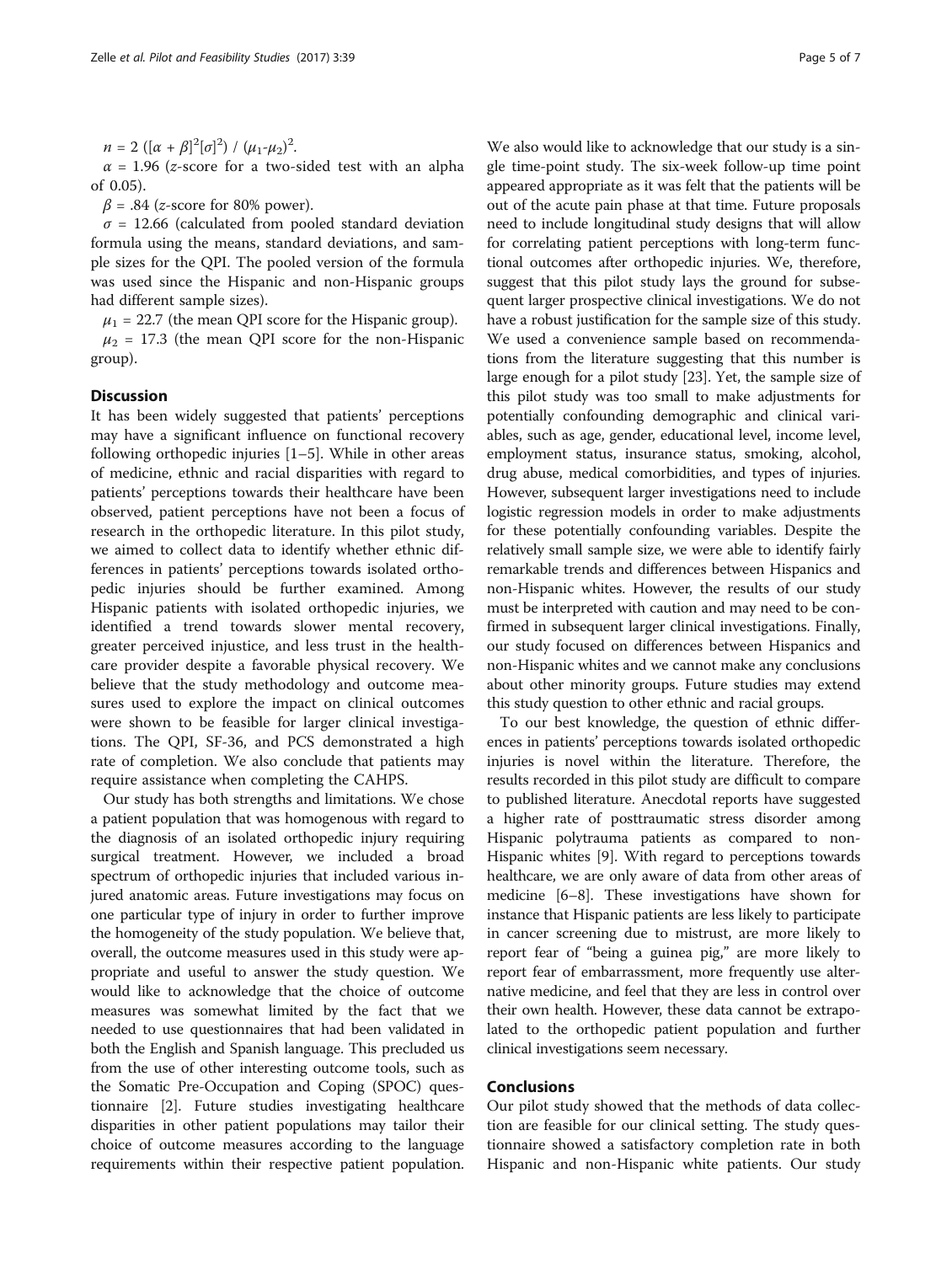<span id="page-5-0"></span>suggests that ethnic differences in patients' perceptions towards isolated orthopedic injuries whereby Hispanic patients may have a slower mental recovery, may be more likely to express perceived injustice, and may express more mistrust towards their provider than non-Hispanic whites. These results must be interpreted cautiously given the limited number of subjects in this pilot examination. However, our study provides a basis for future clinical investigations. We collected sufficient data to allow a sample size calculation for a subsequent larger clinical investigation. Future clinical investigations may determine the influence of ethnic differences in patients' perceptions towards orthopedic injuries, identify their impact on the functional outcomes, and establish appropriate patient and provider intervention strategies.

#### Abbreviations

ASA: American Society of Anesthesiologists; CAHPS: Consumer Assessment of Healthcare Providers and Systems; CC: Cultural Competence; CI: Confidence interval; IRB: Institutional review board; MD: Mean difference; MID: Minimal important difference; OR: Odds ratio; PCS: Pain Catastrophizing Scale; PHI: Protected health information; QPI: Questionnaire of Perceived Injustice; SF-36: Short-Form 36 Health Survey; SPOC: Somatic Pre-Occupation and Coping

#### Acknowledgements

Not applicable.

#### Funding

The study was funded by a research grant from DePuy Synthes.

#### Availability of data and materials

The datasets used and/or analyzed during the current study are available from the corresponding author on reasonable request.

#### Authors' contributions

BAZ, GS, RJF, MB, and MAV made substantial contributions to conception and design. BAZ, GS, and DLK made substantial contribution to data analysis. DLK, GS, and DLK contributed for the acquisition of data. BAZ, GS, DLK, and MAV have been involved in drafting the manuscript. GS revised the manuscript. RJF, MB, and MAV have critically revised the manuscript for important intellectual content. All authors made substantial contributions to interpretation of data; they have given final approval of the version to be published; they have participated sufficiently in the work to take public responsibility for appropriate portions of the content; they have agreed to be accountable for all aspects of the work in ensuring that questions related to the accuracy or integrity of any part of the work are appropriately investigated and resolved.

#### Ethics approval and consent to participate

The study was approved by the Institutional Review Board (IRB) of the University of Texas Health Science Center at San Antonio (Study no. HSC20150109). All patients enrolled in this study provided informed consent for participation.

#### Consent for publication

Not applicable.

#### Competing interests

BAZ has received research grants from DePuy Synthes and the Orthopedic Trauma Association. BAZ has received a speaker honorarium from AO Trauma North America. None of which is related to this study. MB reports funding received from Smith & Nephew, Stryker, Amgen, Zimmer, Moximed, Bioventus, Merck, Eli Lilly, Sanofi, Ferring, Conmed, DePuy, and Bioventus. None of which is related to this article. GS, DLK, RJF, and MAV declare that they have no conflict of interest.

#### Publisher's Note

Springer Nature remains neutral with regard to jurisdictional claims in published maps and institutional affiliations.

#### Author details

<sup>1</sup>Department of Orthopaedics, UT Health San Antonio, 7703 Floyd Curl Dr, MC-7774, San Antonio, TX 78229, USA. <sup>2</sup> Division of Orthopaedic Surgery McMaster University, 293 Wellington Street North, Suite 110, Hamilton, ON L8L 2X2, Canada. <sup>3</sup>UT Health School of Public Health, San Antonio Regional Campus, 7411 John Smith Drive, Suite 1100, San Antonio, TX 78229, USA.

# Received: 3 April 2017 Accepted: 21 September 2017

#### References

- 1. Bhandari M, Busse JW, Hanson BP, et al. Psychological distress and quality of life after orthopedic trauma: an observational study. Can J Surg. 2008;51:15–22.
- 2. Busse JW, Bhandari M, Guyatt GH, et al. Development and validation of an instrument to predict functional recovery in tibial fracture patients: the Somatic Pre-Occupation and Coping (SPOC) questionnaire. J Orthop Trauma. 2012;26:370–8.
- 3. Haese JB. Psychological aspects of hand injuries their treatment and rehabilitation. J Hand Surg (Br). 1985;10:283–7.
- 4. Holm LW, Carroll LJ, Cassidy JD, et al. Expectations for recovery important in the prognosis of whiplash injuries. PLoS Med. 2008;5:e105.
- 5. Linton SJ, Halldén K. Can we screen for problematic back pain? A screening questionnaire for predicting outcome in acute and subacute back pain. Clin J Pain. 1998;14:209–15.
- 6. Davis JL, Bynum SA, Katz RV, et al. Sociodemographic differences in fears and mistrust contributing to unwillingness to participate in cancer screenings. J Health Care Poor Underserved. 2012;23(4 Suppl):67–76.
- 7. Garces IC, Scarcini IC, Harrison L. An examination of sociocultural factors associated with health and health care seeking among Latina immigrants. J Immigr Minor Health. 2006;8:377–85.
- 8. Perez D, Sribney WM, Rodríguez MA. Perceived discrimination and selfreported quality of care among Latinos in the United States. J Gen Intern Med. 2009;24(Suppl 3):548–54. [https://doi.org/10.1007/s11606-009-1097-3](http://dx.doi.org/10.1007/s11606-009-1097-3).
- 9. Williams AE, Smith WR, Starr AJ, et al. Ethnic differences in posttraumatic stress disorder after musculoskeletal trauma. J Trauma. 2008;65:1054–65.
- 10. Bustillo NE, McGinty HL, Dahn JR, Yanez B, Antoni MH, Kava BR, Penedo FJ. Fatalism, medical mistrust, and pretreatment health-related quality of life in ethnically diverse prostate cancer patients. Psychooncology. 2017;26:323–9.
- 11. U.S. Census Bureau, available at:<http://2010.census.gov/2010census/>. (last Accessed Mar 31, 2012).
- 12. Association for the Advancement of Automotive Medicine, Committee on Injury Scaling. The Abbreviated Injury Scale-1990 Revision (AIS-90). Des Plains: Association for the Advancement of Automotive Medicine; 1990.
- 13. American Society of Anesthesiologists. New classification of physical status. Anesthesiology. 1963;24:111.
- 14. Sullivan MJ, Adams H, Horan S, et al. The role of perceived injustice in the experience of chronic pain and disability: scale development and validation. J Occup Rehabil. 2008;18:249–61.
- 15. Rodero B, Luciano JV, Montero-Marín J, et al. Perceived injustice in fibromyalgia: psychometric characteristics of the Injustice Experience Questionnaire and relationship with pain catastrophising and pain acceptance. J Psychosom Res. 2012;73:86–91.
- 16. Ware JE, Kosinski M, Bjorner JB, et al. User's manual for the SF-36v2 Health Survey. 2nd ed. Lincoln: QualityMetric Incorporated; 2007.
- 17. Sullivan MJ, et al. The pain catastrophizing scale: development and validation. Psychol Assess. 1995;7:524–32.
- 18. Weech-Maldonado R, Carle A, Weidmer B, et al. Consumer Assessment of Health Care Providers and Systems (CAHPS) Cultural Competence (CC) item set. Med Care. 2012;50:S22–31.
- 19. Arocho R, McMillan CA, Sutton-Wallace P. Construct validation of the USA-Spanish version of the SF-36 Health Survey in a Cuban-American population with benign prostatic hyperplasia. Qual Life Res. 1998;7:121–6.
- 20. Vilagut G, Ferrer M, Rajmil L, et al. The Spanish version of the Short Form 36 Health Survey: a decade of experience and new developments. Gac Sanit. 2005;19:135–50.